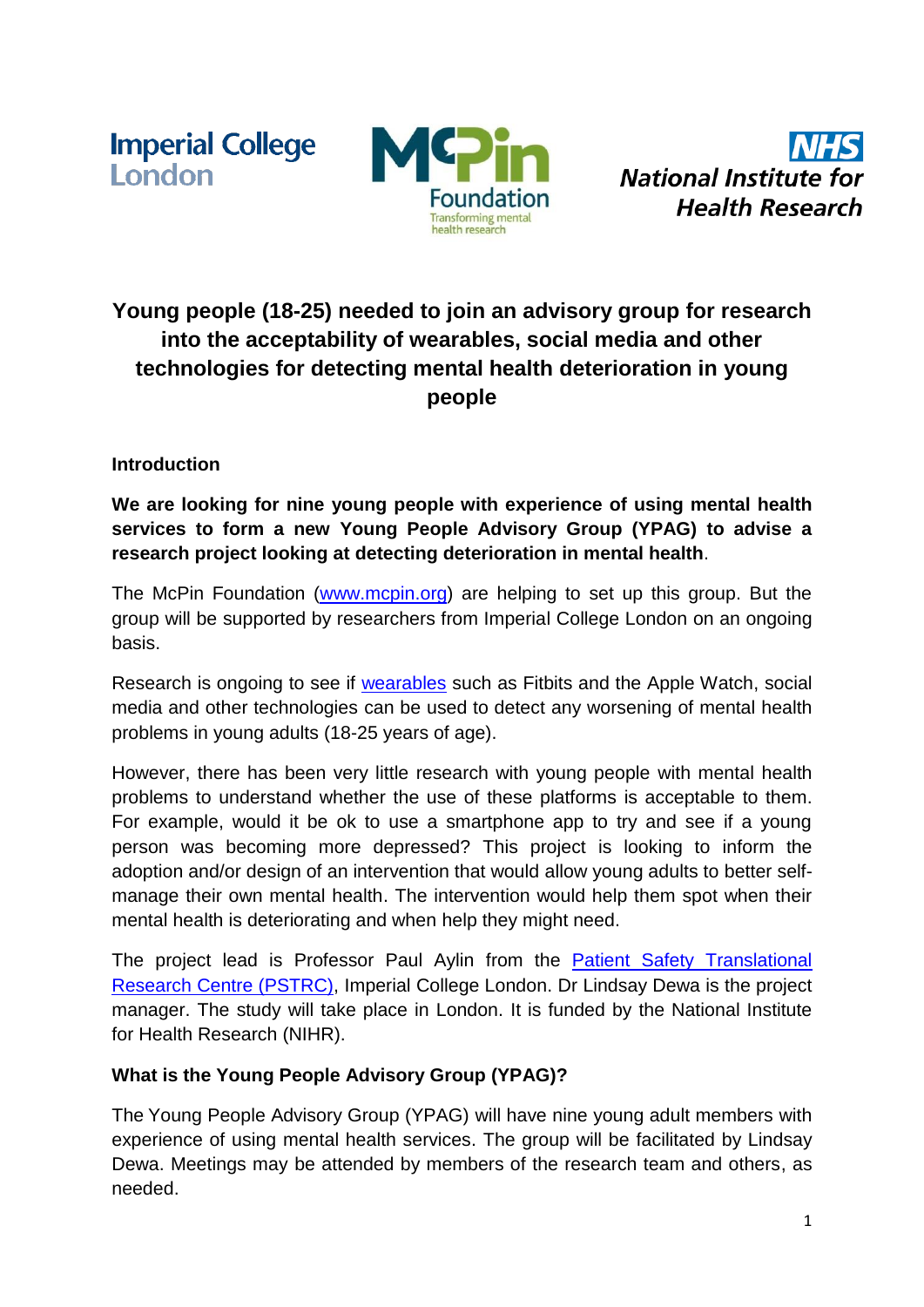The group will:

- Assist in producing project participant information sheets, consent forms and other documents.
- Review any documents that are produced for the public.
- Comment and contribute to the work of the research project.
- Discuss any ethical or practical issues that may arise during the project.
- Contribute to a project communications strategy.

## **How could you help and how will you be supported?**

- You will help to improve research at the PSTRC and ensure that patients and the public are at the heart of the project.
- You can develop new general skills (e.g. minute taking in meetings).
- You can develop research skills such as interviewing and analysis of data.
- You can learn more about how to improve patient and public involvement (PPI) within a research project and how research projects run.
- You will get to know new people and work in a team.
- You will be appropriately supported and trained alongside researchers
- **Payment for this work will be offered at £20 an hour (for meeting time) and reasonable travel expenses will be reimbursed** (as agreed with the project manager).

## **What would you do as part of the Young People Advisory Group (YPAG)?**

- Attend one face-to-face meeting in London at the first stage of the study. The meeting will be around 4 hours (with breaks and refreshments!)
- Read documents ahead of the meeting and with other group members provide expertise to support the study team decision making
- Constructively raise any concerns that you might have and offering possible solutions.
- Respond to occasional emails between meetings of the group.
- **Be available week beginning 18th December 2017.**

In addition, some of you may:

- Attend a steering group committee meeting with West London Mental Health Trust (WLMHT) and Imperial College London four times a year, to discuss other mental health research projects.
- Complete basic training in qualitative data collection and analysis.
- Become a co-researcher to interview other young people and carry out data analysis.